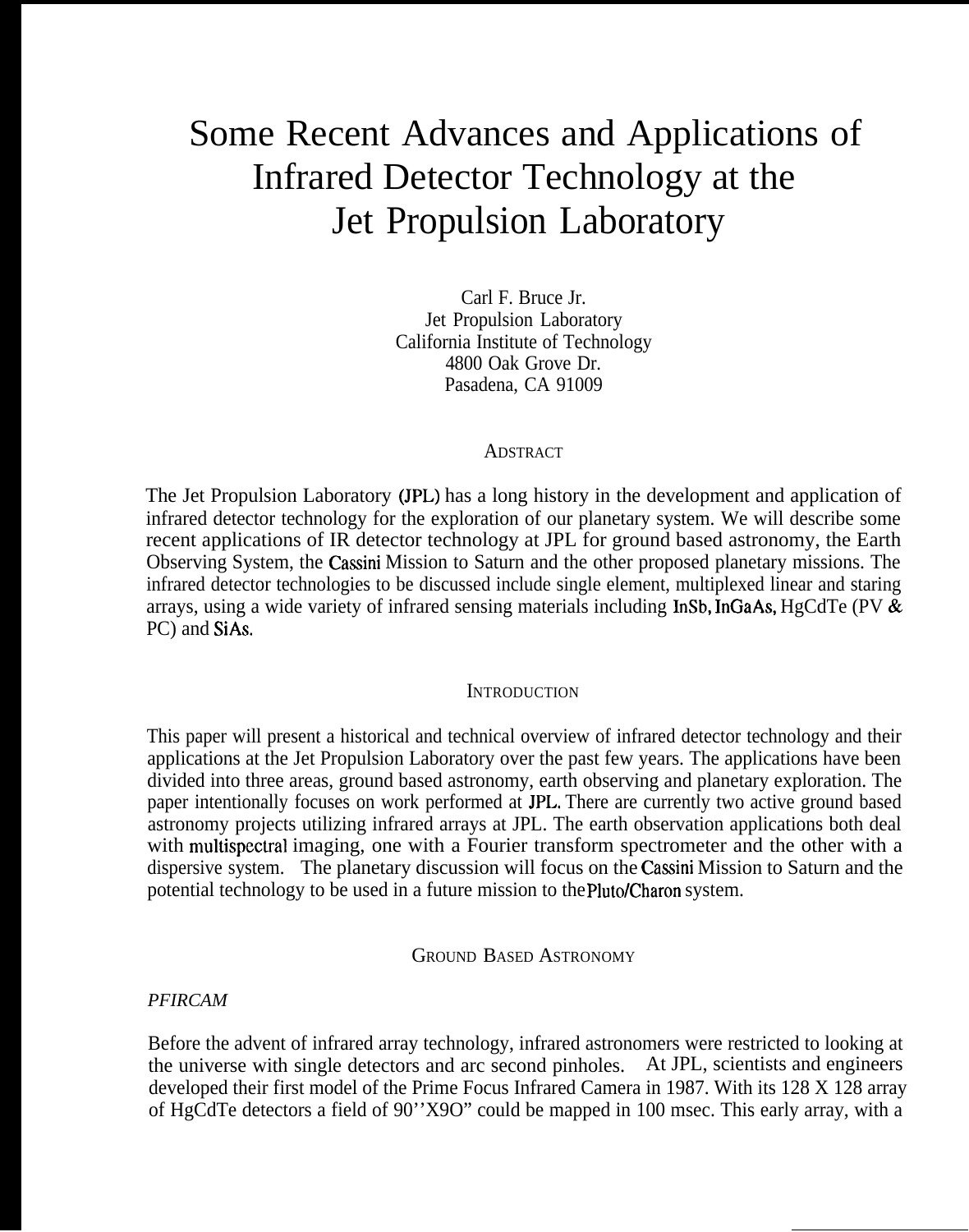read noise of 1500 electrons rms, would later be replaced with a larger and quieter device. The Prime Focus InfraRed CAMera (PFIRCAM) is currently a facility instrument at the 5 m Hale Observatory. It helps to satisfy the observational needs of astronomers in the spectral range of 1 to 2.5 microns by utilizing a HgCdTe infrared detector array. The camera has a plate scale of 0,54 arches/pixel for an overall FOV of 138 x 138 arcseconds. One of the latest upgrades to the PFJRCAM has involved replacing the NICMOS2 128X128 pixel array with a NICMOS3 256X256 pixel array. The many advantages of using the NICMOS3 array include a larger FOV while at the same time allowing for an improved spatial resolution due to the smaller pixel size. Furthermore, various modifications to the detector design by the manufacturer have resulted in an overall better performing array, in particular lower read noise and improved cosmetic qualities. However, it was determined at JPL that the NICMOS3 device possesses an unstable reset level due to a charge injection mechanism associated with the reset FETs which was not present in the NICMOS2 device. Recent devices developed for the Pluto Fast Fly (PFF) By Mission and the HAWAII FPA, a 1024X1024 array, have been redesigned with the more stable reset architecture.

The focal plane array and camera optics are enclosed in a fairly large cylindrical dewar which mounts to the prime focus pedestal of the 200-inch Observatory. The data acquisition, transmission, timing, and bias electronics attach directly to the outside of the dcwar as a single unit. The power supplies for these electronics also reside at the prime focus cage, but are housed in a separate unit which connects to the camera electronics via shielded cables. Image data is transmitted through a pair of coaxial cables to a high speed data receiver located near the controller PC. The receiver then transmits the data to a buffer/processor board located at the PC bus. At the telescope, the PC serves as a slave waiting for commands from the telescope computer from which observation runs are controlled. The telescope computer specifies the parameters for an observation sequence to the PC which then controls the camera through another board in its bus. Once a set of images are collected and coadded, the PC writes the resulting image to common storage, At this point other computer systems at the telescope are able to access the data.

The near-infrared detector used in the camera is a NICMOS3 device developed by Rockwell International under a NASA-funded contract through the University of Arizona. It is a backsideilluminated 256 x 256-pixel hybrid focal plane array. The detector material is liquid phase epitaxy (LPE) HgCdTe grown on a sapphire substrate. The photodiode detector array is formed by ion implantation into the HgCdTe layer. The detector array is cold welded to a Silicon multiplexer readout through iridium columns. The readout is divided into four electrically isolated quadrants, each one consisting of a CMOS FET-switch array having its own output amplifier. The multiplexer unit cell architecture follows the principle of a source-follower-per-detector, which means that the detector photodiodes are connected directly to the gate of a switched source follower amplifier.

The NICMOS3 array and associated optics are housed in an Infrared Laboratories HD-8 cylindrical dewar which is approximate] y two feet tall and has a diameter of 9 inches. The dewar bolts directly to the prime focus pedestal of the 200 inch Telescope, looking down at the primary mirror. There are two optical subsystems within the dewar. Light first passes through a pair of CaF2 lenses that serve as a modified Ross corrector to remove residual coma from the image formed by the parabolic 200-inch primary mirror. Chromatic aberrations due to this lens pair are minimized because of the lenses' low magnification, Two filter wheels follow the Ross corrector, each containing eight filter positions. Each wheel has one open and one blank-off plate for dark current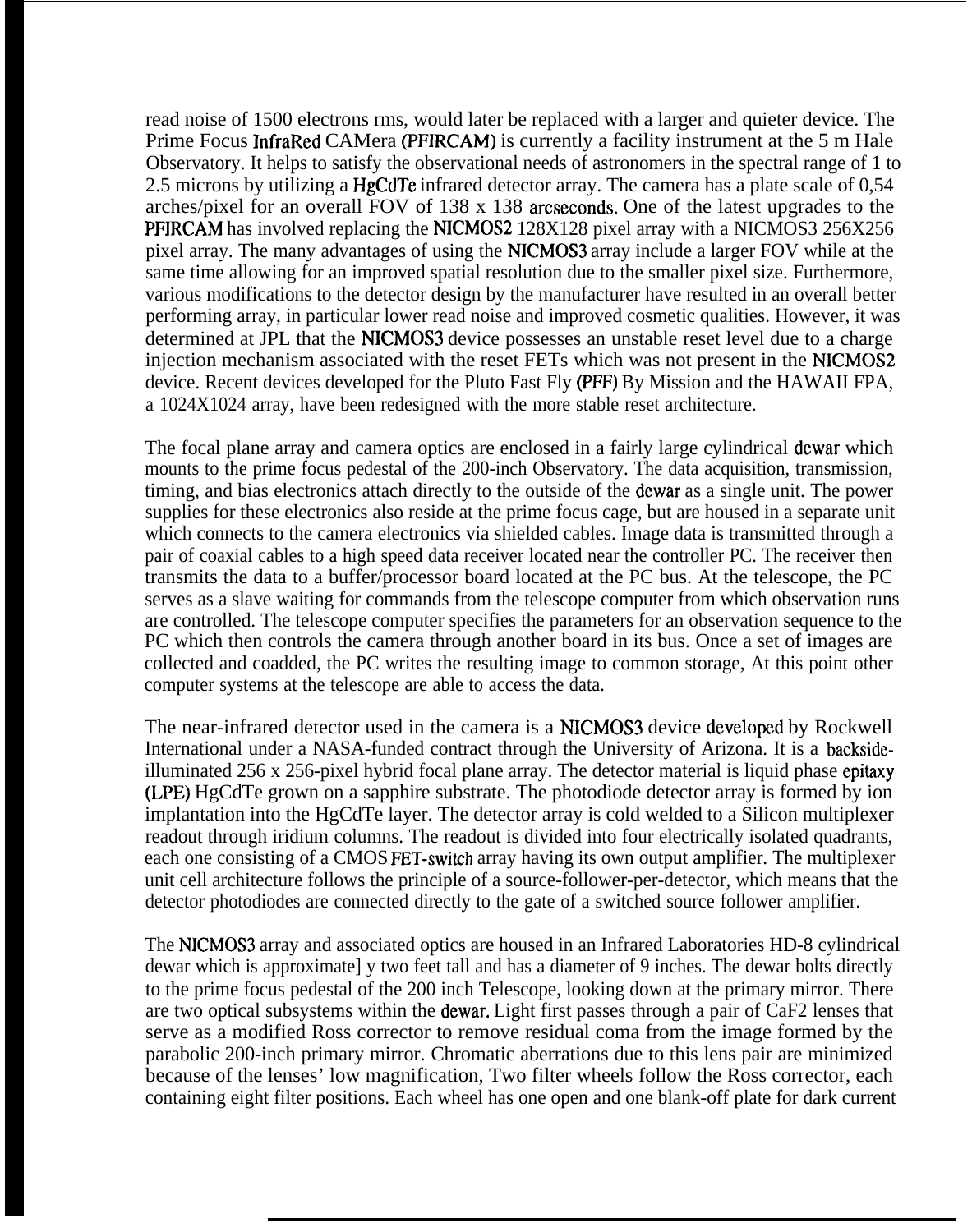measurements. The thirteen remaining positions contain a number of broad- and narrow-band filters for the 1 to 2.5 m region, The broad-band photometric filters include J, H, and K (1.25, 1.65, and 2.2 m, respectively), while the narrow-band filters having  $1\%$  to 3% fractional bandwidths are centered on specific spectral lines including H2 (2.12 and 2.24 m), Brackett gamma (2.16 m), and FeII (1.64 m). After passing through this pair of filter wheels, the light enters an Offner relay, which re-images the image formed by the 200-inch primary mirror on a cold stop that rejects background radiation from the telescope. The primary of the Offner relay is Zerodin glass; the secondary of the Offner is a diamond-turned aluminum mirror with a slightly aspheric surface, A hole in the Offner secondary matches the hole in the 200-inch primary. Finally, the light is folded once and imaged onto the NICMOS3 array. The 256 x 256 pixel NICMOS3 array has 40 micron pixels that result in a plate scale of 0.54 arches/ pixel and a 138 x 138 arches field of view. Images at the center of the field are usually limited by the seeing at Palomar. There is some residual coma at the edges of the field.

The PFIRCAM has not only provided a wealth of data for astronomers at Palomar, but it has provided an indispensable test bed for short wavelength infrared (SWIR) arrays based on the NICMOS3 readout, InGaAs arrays hybridized to NICMOS3 readouts have been preliminally investigated using the camera's software and electronics. As well artifacts in the performance of the NICMOS3 readout have been observed and proposed corrections are under development for use in future JPL instruments, Below are two images acquired with PFIRCAM.



**IRAS** Faint Source Saturn Br-Gamma



# *MIRLIN*

The Mid-InfraRed Large-well Imager, or MIRLIN, is a stand alone camera system developed for mid-infrared (5-26 micron) ground base astronomy. The camera is housed in an Infrared Laboratories helium cooled dewar with a 10 inch work surface. The field of view of the system is 20 arcseconds at the Hale telescope or 0.15 arcseconds/pixel, At the NASA IRTF the FOV is calculated to be about 1 arcminute or 0.5 arcseconds/pixel. The camera is equipped with a set of filters to provide coverage from 5-26 microns. The set of filters includes  $\hat{M}$ ,  $\hat{N}$ , Q, Q-short, Qlong, the 6-filter 10 micron silicate set, the 7-filter narrow-band 20 micron set and a 7-14 micron circular variable filter (CVF) with  $1\%$  resolution. The optics of the camera have been designed to require a change only in the diameter of the cold stop for operation on either telescope. This change is accomplished with a mechanical slide. The nominal operating temperature for the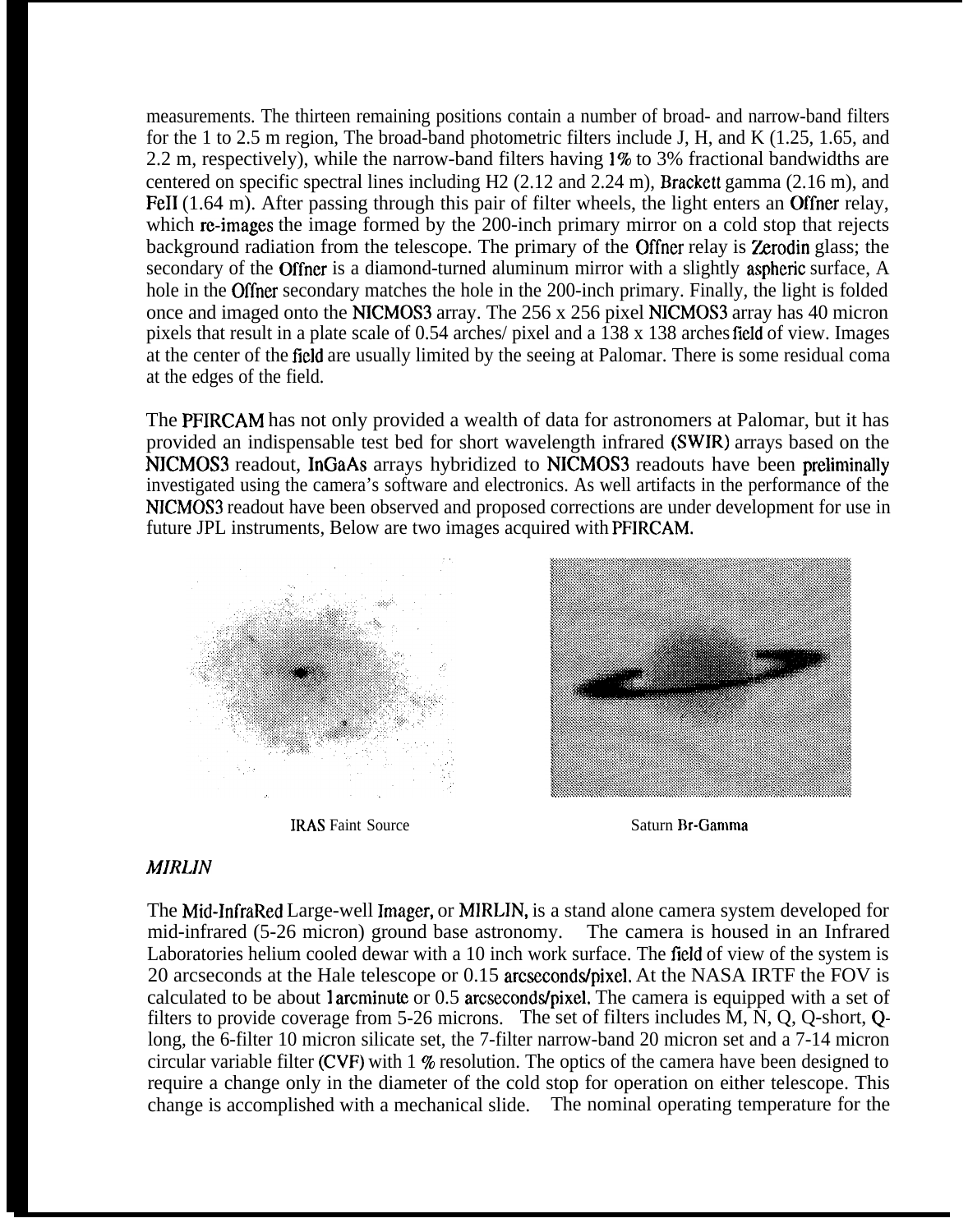infrared detector array is 7 Kelvin. The hold time for the dewar has been measured in excess of 24 hrs.

The camera and its actuators are controlled by a 486 PC equipped with a DSP board slaved to a SUN SPARC station. The waveforms for the array are generated from the DSP board and shipped to the main camera electronics for buffering and level shifting. The main electronics houses the array biases and 16 preamplifiers and ADCS with 14 bit resolution. The control system is complete] y autonomous which allows the system to move freely between telescopes. MIRLIN uses a 128X128 Si:As BIB array mated to a silicon readout based on a direct injection architecture. This application is particularly well suited for this architecture because of the large signal currents involved in this application. The full well of the device is in excess of 30 million electrons and expected integration times are on the order of a few milliseconds to a few thousand milliseconds. The read noise of the device has been measured in the laboratory to be 1100 electrons RMS. 'Ibis read noise implies that the system will be photo noise limited for a well depth of just 4% of the full well. The device is also shown to be linear to 1% up to 65% of the full well. Below is an image acquired by MIRLIN,



An Infrared Astronomer @ 7.8 microns

## EARTH OBSERVING INSTRUMENTS

## *A VRIS/SISEX,411RIS/SEIS*

Solar reflectance imaging spectroscopy was pioneered at JPL with its first instrument in the field, the Airbomc Visible Infrared Imaging Spectrometer (AVRIS). AVRIS is an imaging spectrometer developed at JPL for use in remote sensing studies across a broad spectrum of scientific disciplines, including botany, hydrology, oceanography and atmospheric science. The instrument and facilities were developed over the period of 1984 to 1987, and the instrument has enjoyed successful operation to date. JPL has pursued the development of earth orbiting imaging spectrometers since that time starting with SEIX and the High Resolution Imaging Spectrometer (HIRIS) up to the current design, the Small Earth Imaging Spcctrorneter (SEIS). The AVRIS spectrometer is built around a CE 256 X 1 InSb array multiplexed through a Reticon linear CMOS multiplexer. This array has sufficient performance to enable significant science return in an aircraft environment. The requirements of an earth orbiting push broom imaging spcctromcter, like HIRIS, has led to the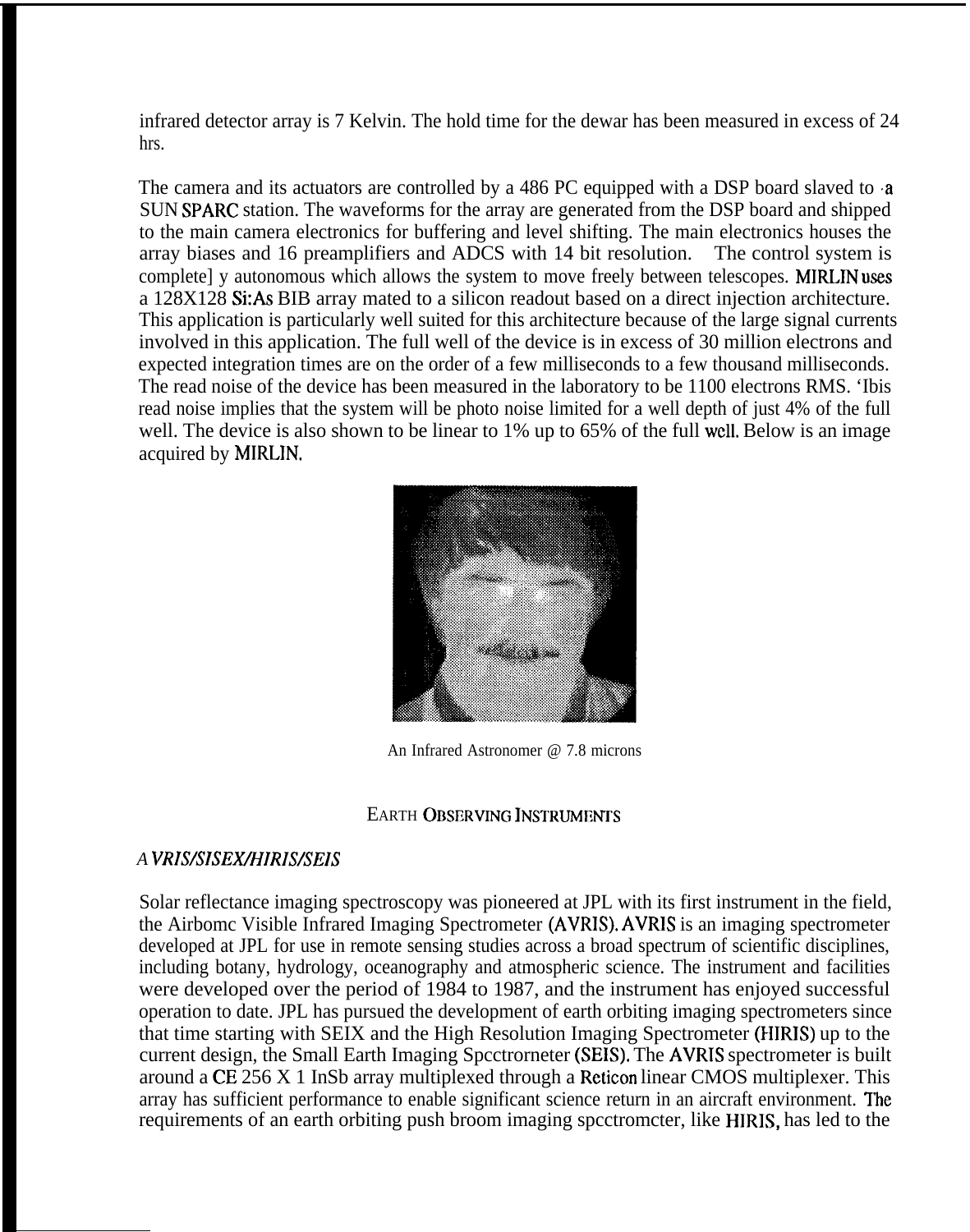development of a new class of infrared detector readouts. The HIRIS readout developed at the Rockwell International Science Center meets or exceeds all the previous HIRIS requirements. This readout developed under a NASA funded project for the development of an infrared imaging spectrometer for an EOS platform will provide a read noise of 100 electrons rms at a data rate in excess of 8MHz.

The original, August 1986, HIRIS requirements were loosely based on the SISEX design. Later that year the Imaging Spectrometry Science Advisory Group defined the requirements for an EOS space platform borne imaging spectrometer, HIRIS. For example, it was determined that a spatial resolution of 30m or less was required to match the gap-phase disturbances in forest ecosystems, or to chartreuse environmental gradients such as nitrogen cycling, The requirement for spectral resolution at the time of this study was driven by geology in the 1 to 2.5 micron region for which 10 nm sampling is sufficient. Recent data from AVRIS has demonstrated that vegetation may also be characterized in this region with this sampling interval. Ground coverage requirements and orbit altitude required the HIRIS instrument and focal planes to have a high data rate of >8 Mpixel per second. System design considerations and the current state of technology drove HIRIS to be a passively cooled instrument, leading to an attainable focal plane temperature of 130 Kelvin,

In order to meet these requirements, JPL embarked on an eight year development program with the Rockwell International Science Center (RISC), funded by the HIRIS project to develop infrared arrays for this EOS application. Initially the SISEX arrays, which used a direct injection architecture, were found to have poor frequency response at the HIRIS signal levels. A switch FET architecture based on the multiplexer from EG&G Reticon was found to have poor read noise performance and overstressed the short wavelength infrared detectors at these temperatures resulting in poor uniformity. Improvements in the switch FET approach or the source follower per detector approach as it is now called resulted in a RISC device with very low read noise. This NICMOS FPA, which is described in detail above was too slow and suffers from poor performance at elevated temperatures due to the reverse bias characteristics of the RISC PACE-1 HgCdTe detector material. By 1991 the NICMOS readout and its infrared detector array were becoming a mainstay of the SWIR imaging community. These detector interface schemes are not optimum for EOS imaging spectrometer applications which require high speed and low noise at low photon backgrounds.

A final detector development began in 1992 with the goal of proving a new readout design which could meet all of the HIRIS goals. The approach would be to develop a readout which would operate the PACE 1 SWIR detectors at very near zero reverse bias. The zero bias approach for optimization of detector performance had been understood for some time but the engineering of such readouts was difficult. In 1994 RISC delivered two HIRIS readouts based on the Capacitive Transimpedcncc Amplifier (CTIA). These devices exhibit breakthrough performance. All the program requirements of HIRIS were met.

The HIRIS arrays are PACE-1 256X 256 arrays with CTIA based unit cells. A Rockwell pipelined switched-FET Architecture allows low power dissipation and reduced amplifier glow while simultaneously achieving a low noise and data rate > 9MHz. Important readout characteristics are summarized in the table on the following page.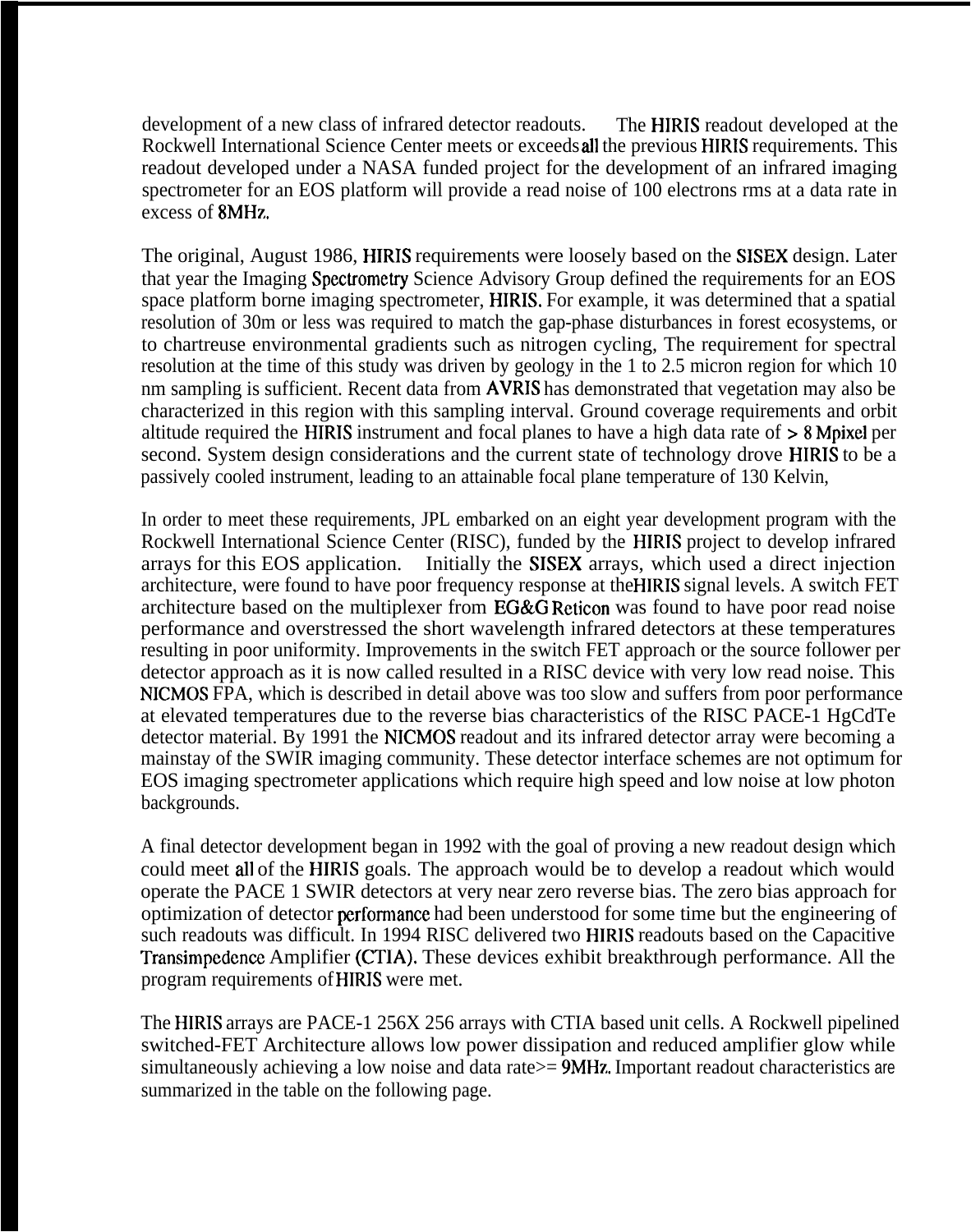Format 256X256 pixels/ 40 micron pitch Power Dissipation Variable - <100mW nominal Full Well **1.6E6** e-Low Gain/l e5e-High Gain Nominal Read noise 100 e- rms Data Rate  $>8 \text{ MHz}$ Detector PACE -1 HgCdTe





# *AES/7ES*

The Tropospheric Emission Spectrometer (TES) is a Fourier Transform spectrometer designed to study atmospheric chemistry. 'Consistent with the EOS mission objectives, the general goal of TES is to map the three dimensional distribution of gases important to tropospheric chemistry, tropospheric-biosphere interactions and tropospheric-stratospheric exchanges on a global, regional and local scale. The Airborne Emission Spectrometer (AES) instrument is an aircraft instrument and should be viewed in the same light as AVIRIS is to HIRIS. TES is currently selected to fly on the EOS Chemistry platform to be launched in 2002. The AES is currently being flown over various land and water areas for a number of customers. The interferometer has four detector assemblies which cover the 2,3 to 16.7 micron region. TES may image downward to provide geographically located spectra or image the limb to provide simultaneous spectra in 2.3 Km vertical slices. The detectors for TES are currently under study, but are baselined to be similar to the detectors for AES, AES covers the 2.3 to 16.7 micron band with four detector/dewar assemblies. All the detectors are operated at 65 Kelvin. The three optical bands from 2.3 to 11.5 microns each have a four  $100 \text{ X } 1000$  micron HgCdTe PV detectors, the long wave band uses HgCdTe PC detectors in the same format. The basic configuration for each of the PV detector preamplifiers is a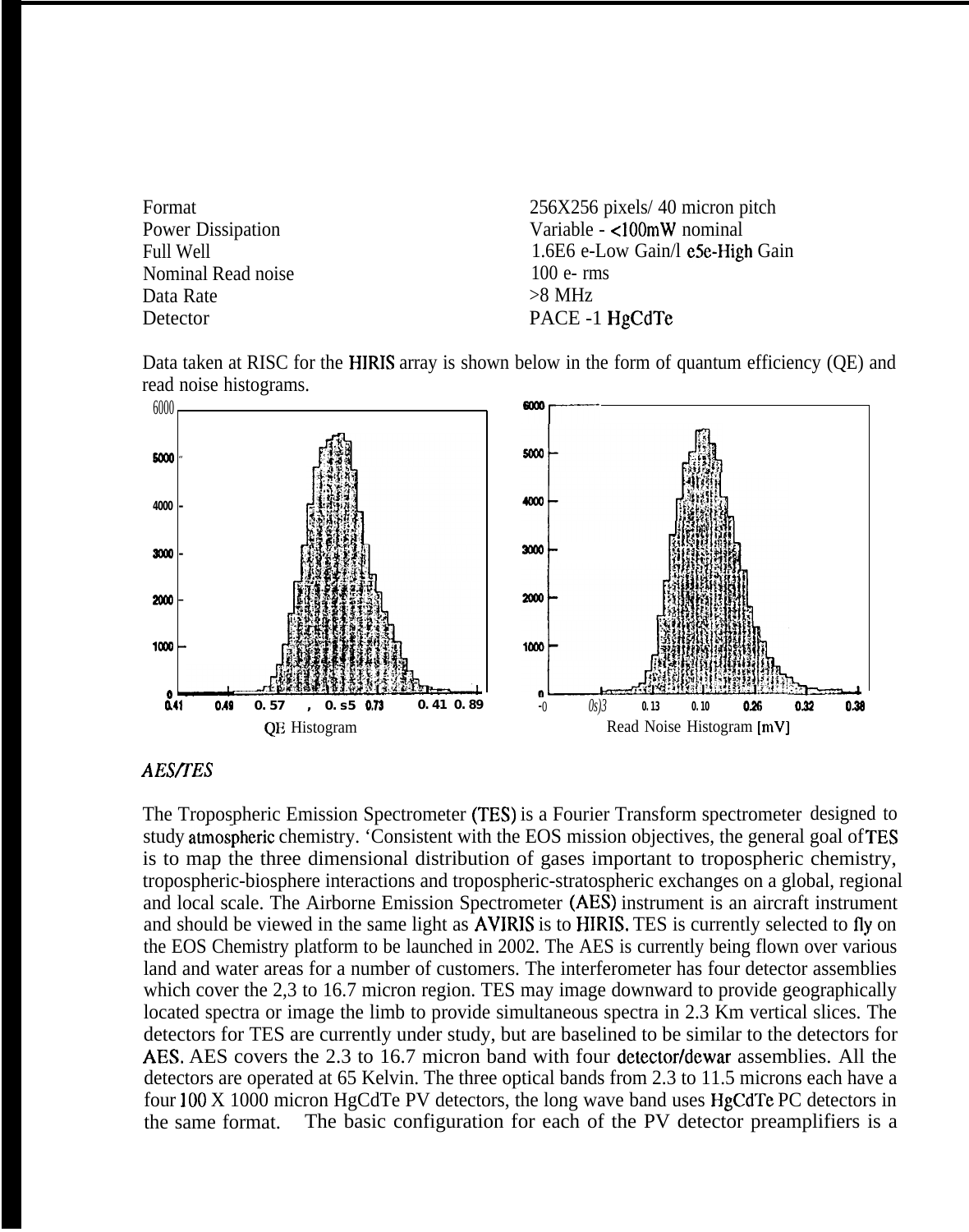Transimpedence amplifier (TIA) with a differential JFET pair, feedback resistor and capacitor. The plots below shows the dark noise spectra for each band. The noise performance, shown below, closely matches published models for detector coupled TIAs.



AES Detectors;  $1 - A(PV, 5.5 \text{ microns})$ ,  $2 - A(PV, 10.5 \text{ microns})$ ,  $1 - B(PV, 11.7 \text{ microns})$ ,  $2 - B(PC, 17 \text{ microns})$ 

# PLANETARY MISSION

# *WMS - Saturn*

The Visible Infrared Mapping Spectrometer (VIMS) is scheduled to arrive at Saturn on the Cassini spacecraft in 2007. The VIMS will be the first CMOS multiplexed infrared detector array to visit another planet, The VIMS focal plane draws heavily from its predecessors, the AVIRS array and the Near Infrared Mapping Spectrometer NJMS detector assembly which is currently enroute to Jupiter and recently returned data from the Shoemaker/Levey comet impact. The primary infrared objectives for the VJMS are to determine the chemical and mineralogical composition of the dark material on the Saturnian moons Lapetus, Hyperion, and Phoebe, the distribution of volatile NH3, CH4 and CO, the composition and structure of Saturn's ring system, its clouds and atmosphere.

The infrared channel subsystem of VIMS includes the telescope and fore optics, the spectrometer and the infrared detector assembly. The telescope is a diffraction limited system at f/3.5. It is a Ritchey-Chretien Cassagain configuration with a 22 cm aperture. A scanning secondary provides imaging over a 32 mrad FOV. Light from the telescope enters the spectrometer slit and is collimated and spectrally dispersed over the 256 pixels of the linear detector array with integral order sorting filters (OSF). The OSF includes three broad band pass filters and one linear variable filter (LVF) segment, The focal plane is built by Cincinnati Electronics Corporation under contract to the Jet Propulsion Laboratory. The detector array is a 1X256 element array of 103 X 200 micron, InSb photodiodes on a 123 micron pitch. The detectors are iridium bump bonded to a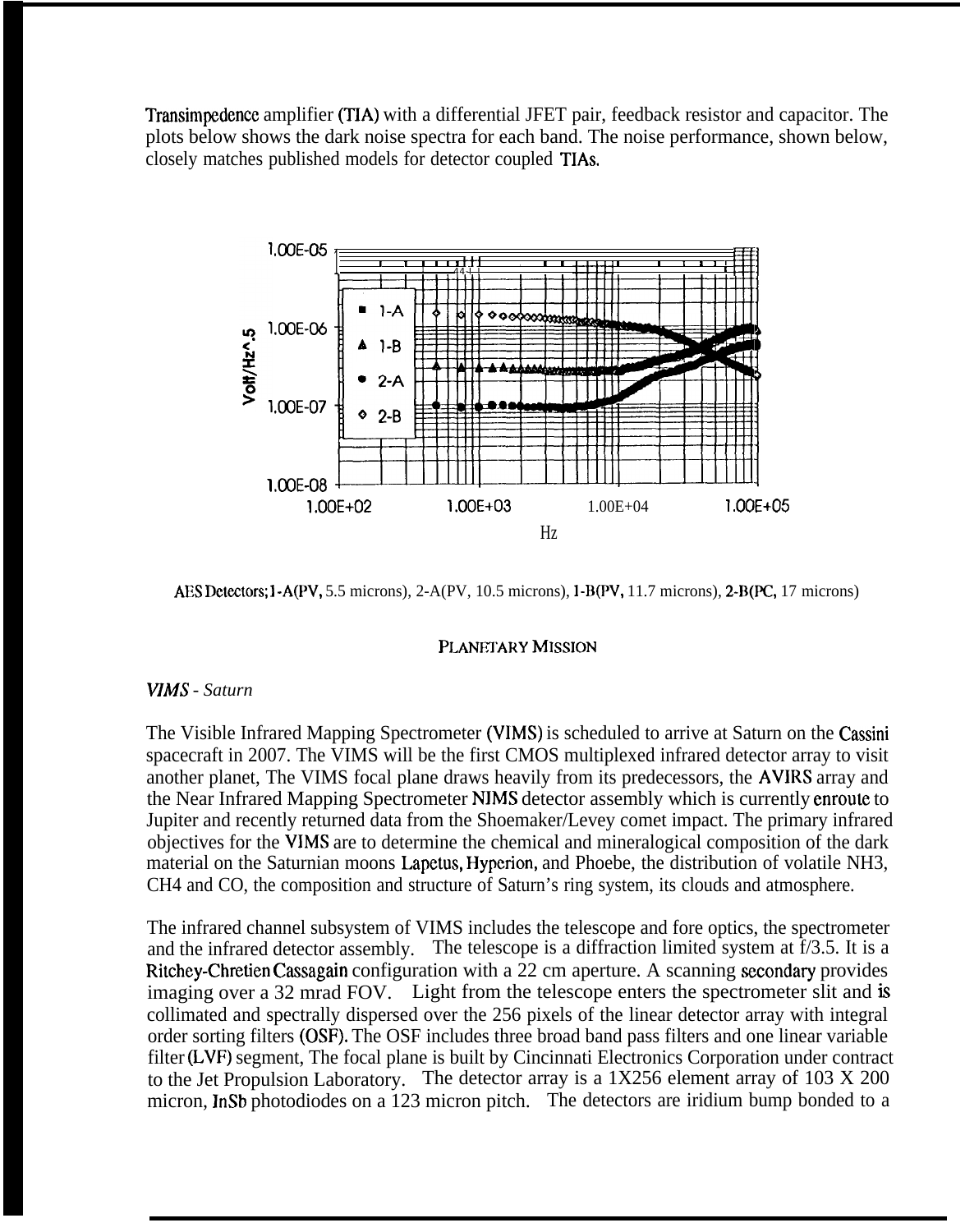ceramic fanout board with bias resistors and bypass capacitors. The photodiodes are stitch bonded to a CMOS readout fabricated in Honeywell Inc.'s RICMOS process. The readout unit cell is based on a differential cascode amplifier with a modified CDS processor. The focal plane is housed in a Kovar base with a Kovar lid which is laser welded in a helium purged atmosphere.

The detector assembly has been thoroughly tested at JPL with good results. The focal plane and filters perform as required to meet the instrument's projected S/N performance, although markedly better noise performance is obtained at operating temperatures below 67 Kelvin, due to excess noise in the photodiode dark currents. The first of three detectors to be delivered to JPL has been fully tested. The array noise and dark current for 62, 70 and 80 Kelvin are presented in the following charts.

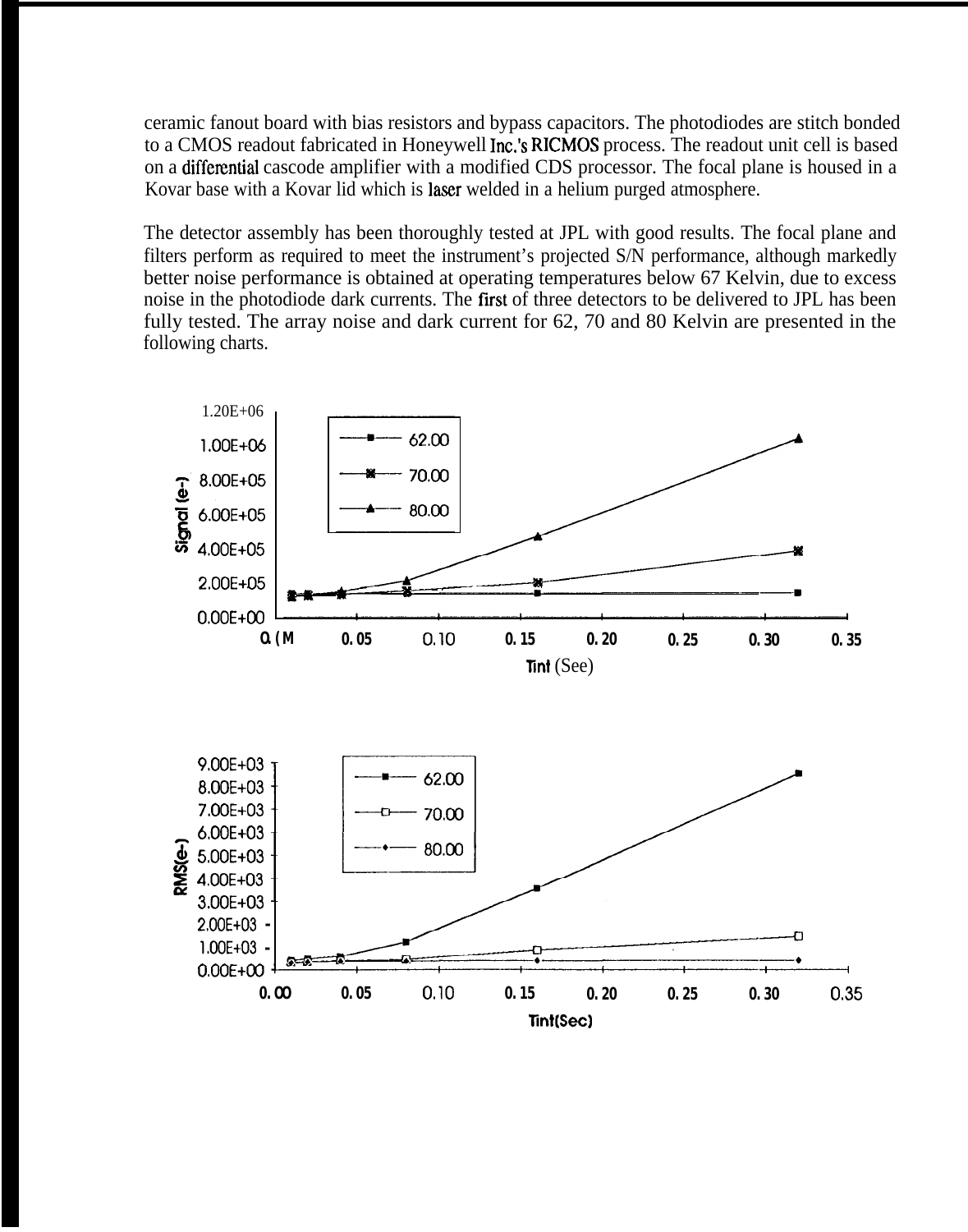*]PICS - Pluto*

The Pluto/Charon system is the only known planetary system in our solar system yet to be visited by an Earth probe. A NASA sponsored Pluto Mission Development was begun in 1993, which envisioned a 1998 launch to Pluto. The Pluto Fast Flyby mission objectives as specified in the NASA RA require an infrared spectrometer. JPL has met the challenge of designing a light weight, low power imaging spectrometer which will meet the demands of the PFF Mission. At the heart of the instrument is an SWIR detector array made by RISC and funded by NASA/JPL through Code C. The challenge of spectral imaging at Pluto is primarily driven by signal. At 30 to 40 solar distances, Pluto is a very faint broad band image and an even fainter multispectral image.



For these low signal levels an infrared array with very low read noise levels is required. The current NRA for the Pluto Fast Fly By Mission carries as its baseline detector the Rockwell NICMOS3 IRFPA. The primary forcing function for this choice is that this array is currently the only commercially available  $.8$  to  $2.5$  micron, low noise (30 e- rms), area array. A close examination of this array leads to the conclusion that it is not ideally suited for the Pluto mission. Additionally, these nonidealities include the array's noise performance, its reset anomaly, its radiation susceptibility, and its useful optical band pass.

Radiometric analysis of the PFF Mission currently demonstrates that the NICMOS3 array will be significantly read noise limited at all but the shortest wavelengths for reasonable integration times (5 -30 WC). In order to obtain the shot noise limit, an array with 15 electrons is more desirable and would provide a S/N ratio of 100 at all wavelength with a 20 second integration. Currently proposed modifications of the NICMOS3 device could attain these performance levels. This modification could also eliminate the reset anomaly which renders the low noise triple sampling mode of the NICMOS3 IRFPA unusable and at the same time lower the read noise, This reset anomaly also reduces the effective full well of the device by 30-40 '%.

The predicted total dose environment for the IRFPA has been determined. The predicted levels of exposure may render the currently available version of the NICMOS3 IRFPA inoperable. This effect is solely a result of the process used to fabricate the current NICMOS3 CMOS multiplexer. The readout chosen for the PFF must be fabricated in a radiation tolerant (to the level of the predicted dose) process,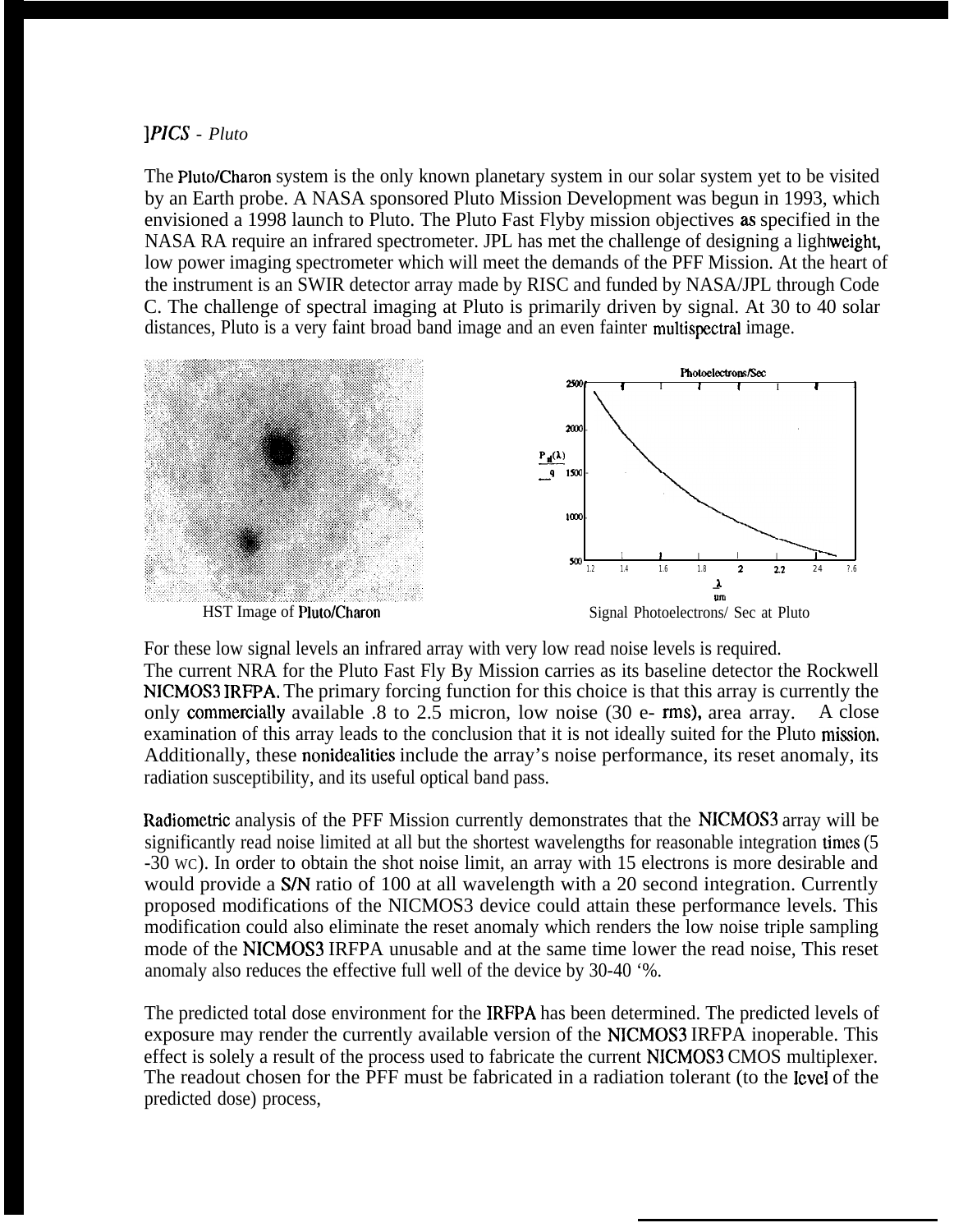The infrared sensitive material used on the NICMOS3 IRFPA is PACE-1 HgCdTe, The currently available devices are fabricated with a Hg/Cd mix providing a 2.45 to 2,54 micron cut-off wavelength, The shape of the response curve is very steep at the cut-off half power point. Given considerations of likely response nonuniformities, which have not been measured, the current NICMOS3 IRFPA would not be suitable for science at 2.5 microns. If the PFF JR Spectrometer is to operate over the .2 to 2.6 micron decade, a HgCdTe array tuned to a 2.7 micron cut-off will be required.

### ACKNOWLEDGMENTS

We have reviewed three focus areas of infrared technology development at JPL over the past few years, and have presented some historical insight leading to the recent development of infrared array technology, Not all areas of development have been mentioned, most notably excluded are the space-based astronomy applications. The author would like to thank all those who have laid the foundation for infrared development at JPL and M. Ressler for his contribution of the MIRLIN camera.

The research described in this paper was carried out by the Jet Propulsion Laboratory, California Institue of Technology, under contract with the National Aeronautics and Space Administration.

Reference herein to any specific commercial product, process, or service by trade name, trademark, manufacturer, or otherwise, does not constitute or imply its endorsement by the United States Government or the Jet Propulsion Laboratory, California Institute of Technology.

# **REFERENCES**

- $[1]$ Juergens, David W., J. Duval, and R. F. Lockhart, Jet Propulsion Laboratory, "Visible and Infrared Mapping Spectrometer for Exploration of Comets, Asteroids, and the Saturnian System of Rings and Moons, (1991).
- [2] Jorquera, Carlos, C. Beichman, C. Bruce, N. Gautier, T. Jarrett, Jet Propulsion Laboratory, "Integration and Evaluation of a near Infrared Camera Utilizing a HgCdTe NICMOS3 Array for the Mt. Palomar 200-inch Observatory", (1993).
- [3] Bruce, C, C, Beichman, D. Van Buren, N. Gautier, C. Jorquera, K, Seaman, "Development and Test of an IR Camera for Astronomical Observation at the Palomar 200-in. Observatory using the NICMOS II Array," Proc. SPIE, Vol. 1762, pp. 444-460, (1992).
- [4] Ressler, Mike, M, Werner, J. VanCleve, H, Chou, " The JPL Deep-Well Mid-Infrared Array Camera, Experimental Astronomy with Arrays: The Next Generation, ed. Ian Mclean, pp.429 (1994),
- [5] "High-Resolution Imaging Spectrometer (HIRIS) - Phase A Final Report", Jet Propulsion Laboratory, (Nov. 1987).